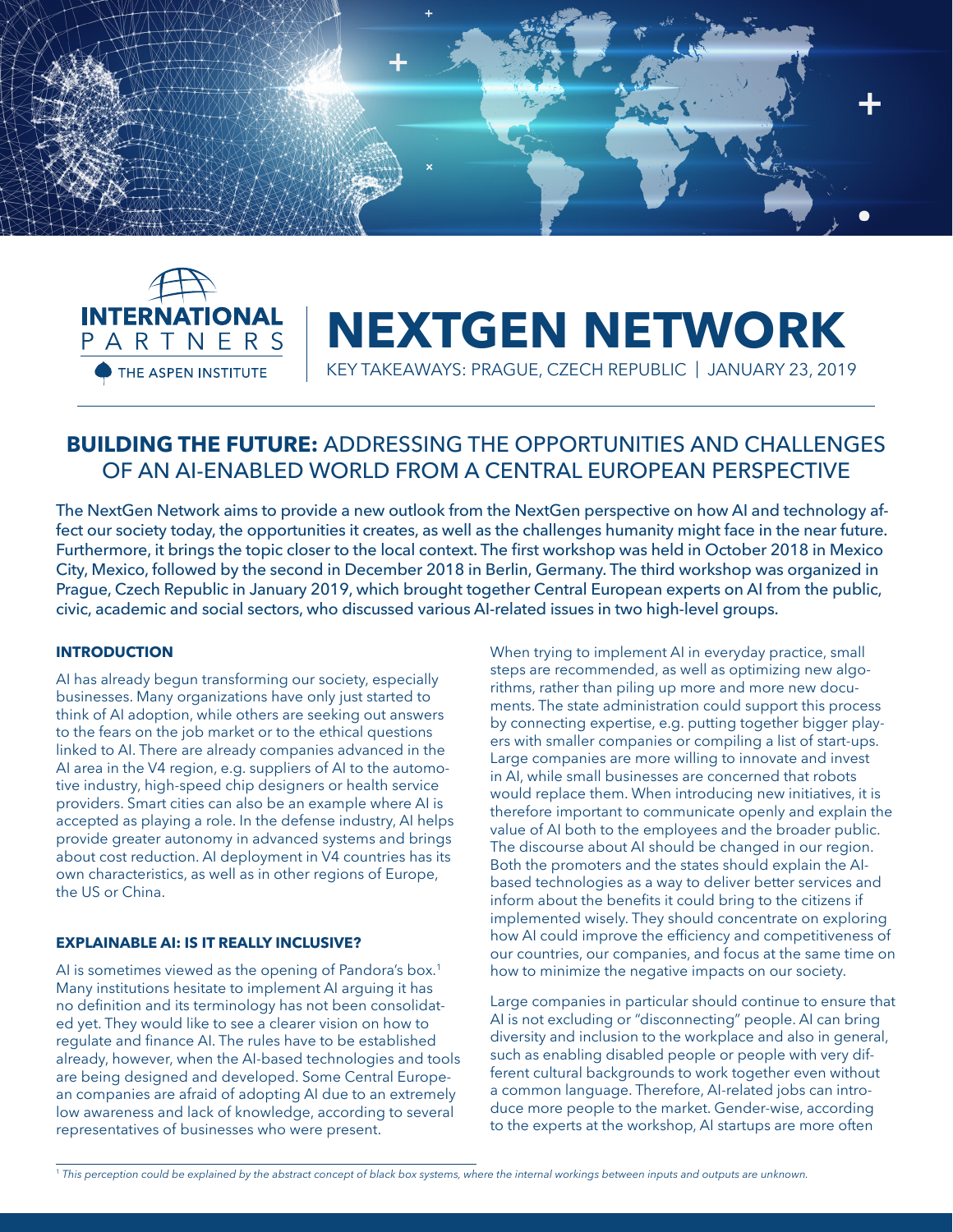female-led and online AI-related training courses feature more females than males. AI can dynamize peoples' careers, leading them to areas where they never worked before. The introduction of AI also means considering completely new business models. Companies should be motivated to think over a ten-year perspective.

# **AVOIDING OVERREGULATION**

The question arises as to who should set up the rules for using AI - is it the government, or should it be left to businesses to formulate their own ethical codes? The EU could help by introducing AI as an accessible technology useful for European companies. The European Commission's *Digital Europe Programme* planned for the Multiannual Financial Framework 2021-2027 can become one of the useful regulatory tools or frameworks, together with the EU's *Digital Single Market strategy*. It would enable the financing of regional innovation hubs supporting SMEs in AI adoption from EU structural funds or the EU budget directly. A network of digital innovation hubs in the EU could be a prerequisite for a successful EU in the field of AI deployment.

Regulatory issues are crucial in view of business, e.g. some see GDPR as a growing obstacle for AI development as it prevents sharing data with other companies, especially the large ones. They argue that the EU is overprotecting its citizens, which leaves it behind the US or China. Other companies, surprisingly, see better data protection as a competitive advantage, since it forces all the companies to play by the rules. World customers can see it as a way to deliver AI more safely. Whatever the case, AI is present and advancing, no matter if regulated or not.

The participants agreed upon the fact that establishing a framework for AI could be beneficial. To proceed faster, the EU needs a roadmap, and to reach a compromise between protecting the principles of our society and leaving space for AI improvement and technological development. Knowing the boundaries, as IT developers present at the workshop claimed, would help to develop more clever AI solutions. Although innovation programs for businesses could help introduce AI solutions, it is also important to include NGOs and support their cooperation with AI startups.

#### **EDUCATION: A WAY TO A NEW APPROACH**

The question arises as to who should set up the rules for General fear of the unknown is a relevant issue in Europe, as for example in the GMO case. AI-based solutions can already be classified by impact (as is happening e.g. in Germany), but the social impact should also be measured. Innovators should not therefore be paralyzed by asking about the legal aspects of their work all the time, or by general public negative opinion, as the experts present at the workshop agreed. We do not know yet what kind of jobs will be relevant in 10 years, so a fear of losing jobs may not be relevant. Conversely, AI can help with doing specific tasks better, cheaper and faster. Much of the decision-making by courts can be automatized by computers deciding cases, although with very uncertain public acceptance. In many

cases we still need a human perspective to judge what is right and what is wrong. 90% of work can be done by AI, but the human factor has to remain present and hold the reins in companies using AI.

We do not need more quantitative surveys on how many jobs are lost, but rather a qualitative approach explaining the pros and cons. We should focus on mapping where exactly AI can support existing professions, create new ones, but most importantly streamline the education system towards current trends and lifelong learning. European institutions are recommended to continue reflecting on how AI could influence social security as well as the income system and redistribution of wealth. It is highly possible that over the next two decades more jobs can be generated than lost through the adoption of AI technology. It is essential to speed up AI application in Europe, as well as connect it with major challenges in society, such as tackling climate change or innovating healthcare, where, for example, AI can be explained by its promoters as a way of delivering better services rather than merely introducing a new technology.

The workshop also indicated the significant demand for open innovation labs that would allow for experiments with AI-based solutions and collaboration in applying AI. Academics expressed their wish to connect businesses with their institutions to discuss AI challenges on a permanent and vivid platform. University experts would like to motivate AI enthusiast students with dedicated programs enabling study and work in high-tech companies. This type of cooperation is already occurring, but both sides would appreciate the introduction of a framework for such a practice. A national strategy for AI might be in place, as well as basic awareness of AI in both primary and secondary education. When looking for an example to follow, Finland could be the model.

## **AI AS "LOYAL SERVANT" OR "MINI-ME"?**

"The AI assistant must be my loyal servant and obey my commands." This was the immediate reaction from the participants in the workshop session focused on AI and ethics. Not many were comfortable with the idea of a machine, no matter how fine-tuned, having dominion over human agency. In fantasies from Mary Shelley's Frankenstein to Stanley Kubrick's "2001: A Space Odyssey", robots enslaving or hunting its creator have always been the nightmare scenario. Although the participants were cautiously accepting of AI-generated recommendations, they also raised the issue of manipulation and agreed that panic buttons, resets, and other elements of control over these chimeras need to be put in place to maintain the upper hand over our choices and even irrationally unhealthy commands.

Irrationality is an integral part of humanity, one participant said, and therefore this trait cannot be left behind. Machine intelligence, especially if hyper-rational, may not correctly judge the human person's decisions or the human's mental health. The consequences of transferring our own accountability to an intelligent machine are still unexplored. How much should we allow the use of AI to erode human cognitive abilities? This conundrum already exists in cases when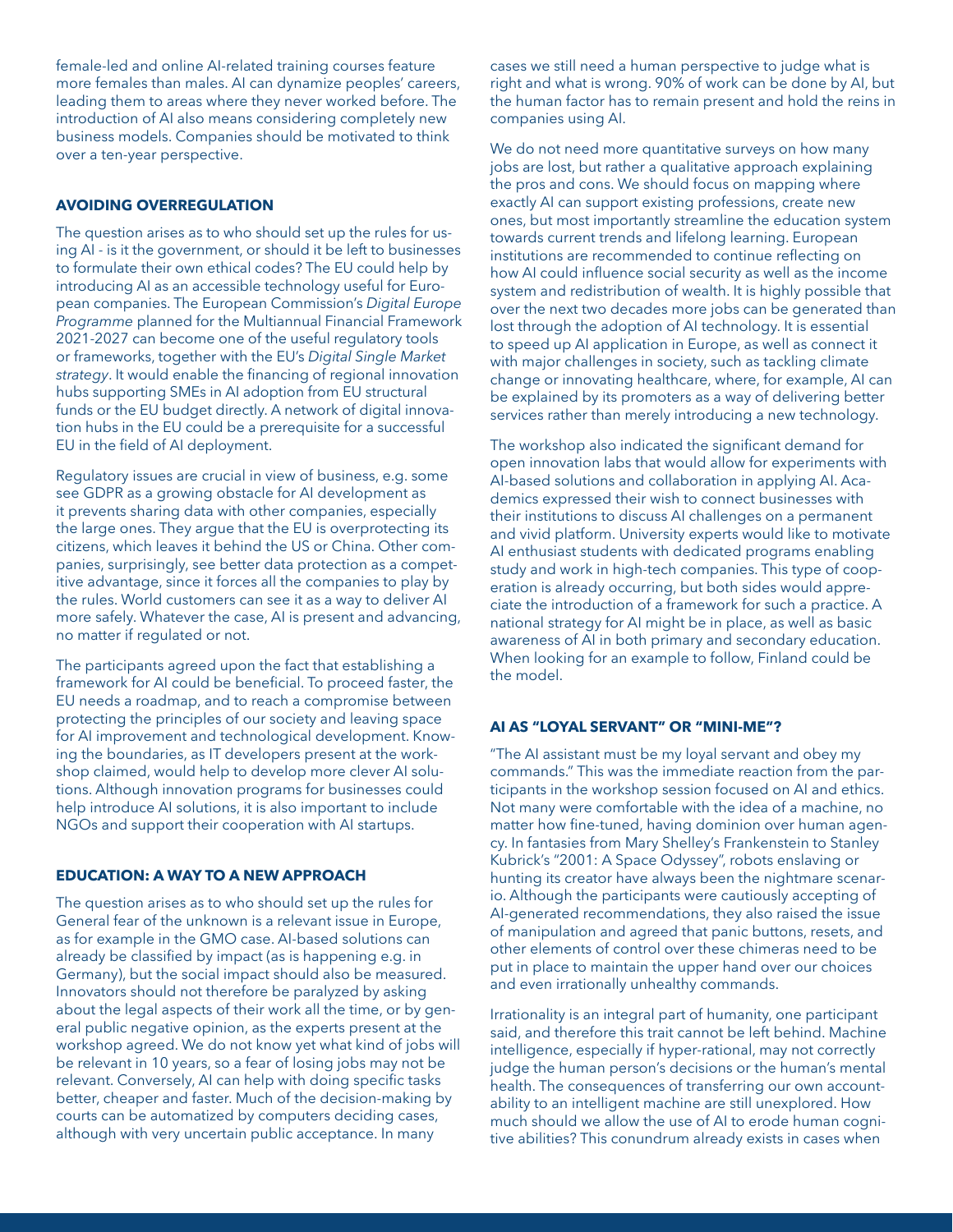people trust their GPS without any limits, ignoring common sense and then finding themselves in unexpected places. What responsibility for our actions will we have if we find ourselves in a state of dependency, like a child on its parent, unable to exercise our free will?

When confronted with the same question, the second workshop group explored the idea that "the AI assistant is my personal trainer". AI assistants that help lose weight were seen as being closest to personal trainers pushing us, yelling at us, forbidding junk food, etc., all for our own good and ultimately under our final say. The participants noted that our free will is already limited by rule of law, and as such, AI creators will surely also limit the scope of AI's actions so that, for instance, AI is not used to commit a crime. AI can decide on behalf of the users if it is previously trained as to their unique preferences, making the personal assistant as close to a "mini-me" as possible, as some participants have stated.

The two working groups manifested the evolution of our reactions towards AI. Key issues of free will, loyalty and accountability were emphasized in both groups, but over a longer period, the participants warmed up to the idea of AI as an extension of oneself. This exercise was not purely abstract, as it opened our eyes to the idea that our current ethical and moral preferences about our autonomy are pliable. Whatever standard ethical choices we establish today, however, are transforming the world for the next generation, for our children who might lose the memory of the analog world. As an example, today's AI-enhanced personal assistants, Amazon's Alexa and Apple's Siri, obey our orders when they are directed in a commanding language such as "Alexa, do this!" To help our children learn manners, we can imagine the AI assistants might be reprogrammed to recognize politeness, words such as "please" and "thank you", and for them to react in a more positive manner to kinder words. These considerations about what choices we make today with our AI-enhanced personal assistants can be broadened to consider what ethical governing principle should guide future AI programming choices. During this discussion, participants also tackled possible invasion of user's privacy. For instance, facial recognition technology in mobile phones is not fully acceptable, as it provokes a feeling of being spied, especially when certain nations, like China, might abuse it to control its citizens, one of the participants stated.

The human body is, however, perhaps the most sensitive AI experimental field and source of data. Digital space is increasingly penetrating our physical being and is beginning to change our current understanding of what the human body is. Synthetic biology is no longer science fiction and the question arises as to who should control the algorithms. We are more prepared to use AI clearly identifiable as a machine than introducing humanoid robots. Nonetheless, humanoid robots may be more extensively used in elderly care in the future which can affect their adoption curve.

#### **ETHICS: FROM NATIONAL PRINCIPLES TO UNIVERSAL SYSTEMS**

The participants agreed that a transparent system of AI ethics should be established to steer AI towards appropriate decision-making when used in the context of human interaction. Different social groups, nationalities or cultures hold dear, however, different values – such as the cow in Hindi culture – thus a national ethics scheme seems unavoidable. Although these ethics "with [country] characteristics" may be more acceptable to their citizen groups, the drawbacks of national ethic systems are significant since questionable nation-specific ethic solutions have caused animosity between people in the past.

The participants suggested a larger quasi-continental system of ethics such as an Ethical Directive at the EU level that would be transposed into the national legislation of all Member States. Several participants in the AI workshop quickly pointed out that if any such supranational system of ethics were to be introduced, it might in practice morph into a US ethical system, since this is where most AI products would be designed and conceptualized before being distributed worldwide, creating a de facto ethical standard. The forces of globalization could support the creation of global ethics. This single global ethical system, a body of unchanging moral principles that holds true across time and geographies, is the universal system of ethics that has always been the Holy Grail of philosophers. Today's globalized context favors a universal understanding of ethics, yet at the same time, science and technology race forward and erode any clear boundaries as to what humanity would agree upon as ethical.

The participants at the AI workshop were not able to reach an agreement as to whether a multi-level approach or a universal approach would best safeguard the human subject. The participants agreed that vague universal assertions such as "AI should do no harm" as a recent EU memorandum states, do not provide a satisfactory benchmark when applied to precise situations e.g. the use of AI for surveillance or ranking peoples' social standings. The universality of human values is eroding yet simultaneously we need to devise a new ethical matrix for judging the value of our creations and find the natural law of artificial intelligence.